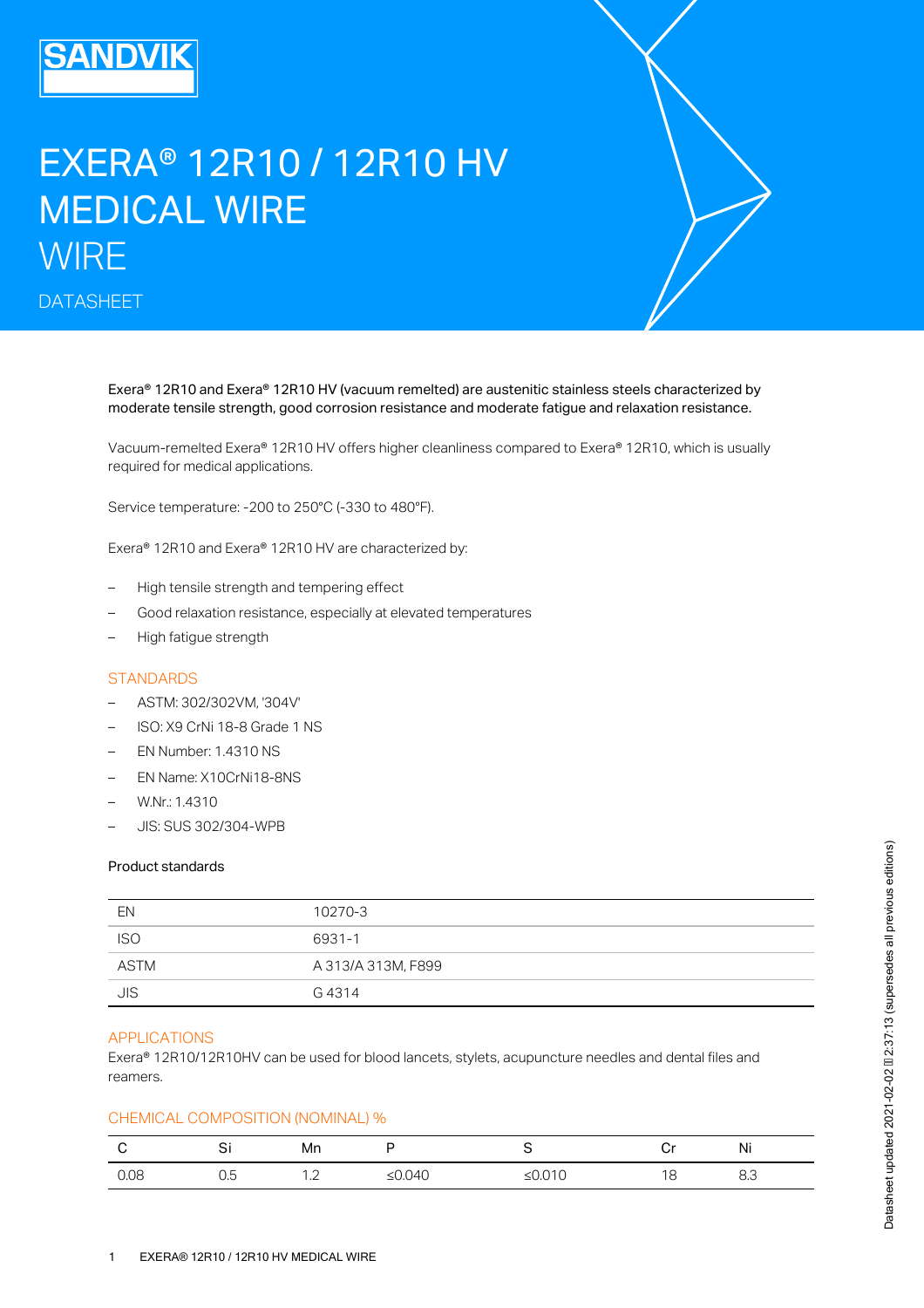## FORMS OF SUPPLY

| Surface finish                     | Size range, mm                 |
|------------------------------------|--------------------------------|
| Coated                             | $0.20 - 10.00$                 |
| Nicoat A (nickel coating)          | $0.22 - 2.50$                  |
| <b>Bright</b>                      | $0.11 - 0.80$                  |
| Nicoat P (nickel coating + bright) | $0.11 - 0.80$                  |
| Mechanically polished<br>Degreased | $0.40 - 6.00$<br>$0.50 - 5.00$ |

Wire is delivered in in a number of different forms to meet customers' requirements:

- In coils with weights up to 150 kg
- On spools with wire weights up to 500 kg
- In straightened lengths up to 4 m, diameters between 0.6 to 10 mm

# MECHANICAL PROPERTIES

# Mechanical properties in the 'as delivered' condition

# Tensile strength and proof strength, MPa (ksi)

| Wire diameter   |                   |            | Nominal, Rm <sup>1</sup> Nominal R <sub>p0.2</sub> |      |     |  |
|-----------------|-------------------|------------|----------------------------------------------------|------|-----|--|
| mm              | in.               | <b>MPa</b> | ksi                                                | MPa  | ksi |  |
| $0.15 - 0.20$   | $0.0059 - 0.0079$ | 2365       | 343                                                | 1890 | 274 |  |
| $>0.20 - 0.30$  | $>0.0079 - 0.012$ | 2310       | 335                                                | 1850 | 268 |  |
| $>0.30 - 0.40$  | $>0.012 - 0.016$  | 2260       | 328                                                | 1810 | 262 |  |
| $>0.40 - 0.50$  | $>0.016 - 0.020$  | 2200       | 319                                                | 1760 | 255 |  |
| $>0.50 - 0.65$  | $>0.020 - 0.026$  | 2150       | 312                                                | 1720 | 249 |  |
| $>0.65 - 0.80$  | $>0.026 - 0.031$  | 2095       | 304                                                | 1680 | 244 |  |
| $>0.80 - 1.00$  | $>0.031 - 0.039$  | 2045       | 297                                                | 1635 | 237 |  |
| $>1.00 - 1.25$  | $>0.039 - 0.049$  | 1990       | 289                                                | 1590 | 231 |  |
| $>1.25 - 1.50$  | $>0.049 - 0.059$  | 1935       | 281                                                | 1550 | 225 |  |
| $>1,50 - 1,75$  | $>0.059 - 0.069$  | 1880       | 273                                                | 1505 | 218 |  |
| $>1.75 - 2.00$  | $>0.069 - 0.079$  | 1830       | 265                                                | 1465 | 212 |  |
| $>2.00 - 2.50$  | $>0.079 - 0.098$  | 1775       | 257                                                | 1420 | 206 |  |
| $>2.50 - 3.00$  | $>0.098 - 0.118$  | 1720       | 249                                                | 1375 | 199 |  |
| $>3.00 - 3.50$  | $>0.118 - 0.138$  | 1665       | 241                                                | 1330 | 193 |  |
| $>3.50 - 4.25$  | $>0.138 - 0.167$  | 1615       | 234                                                | 1290 | 187 |  |
| $>4.25 - 5.00$  | $>0.167 - 0.197$  | 1560       | 232                                                | 1250 | 181 |  |
| $>5.00 - 6.00$  | $>0.197 - 0.236$  | 1505       | 218                                                | 1205 | 175 |  |
| $>6.00 - 7.00$  | $>0.236 - 0.276$  | 1450       | 210                                                | 1160 | 168 |  |
| $>7.00 - 8.50$  | $>0.276 - 0.335$  | 1400       | 203                                                | 1120 | 162 |  |
| $>8.50 - 10.00$ | $>0.335 - 0.394$  | 1345       | 195                                                | 1075 | 156 |  |

 $\frac{1}{10}$  tolerance on tensile strength + /- 7.0 % in accordance with EN 10 270-3 (ISO 6931-1).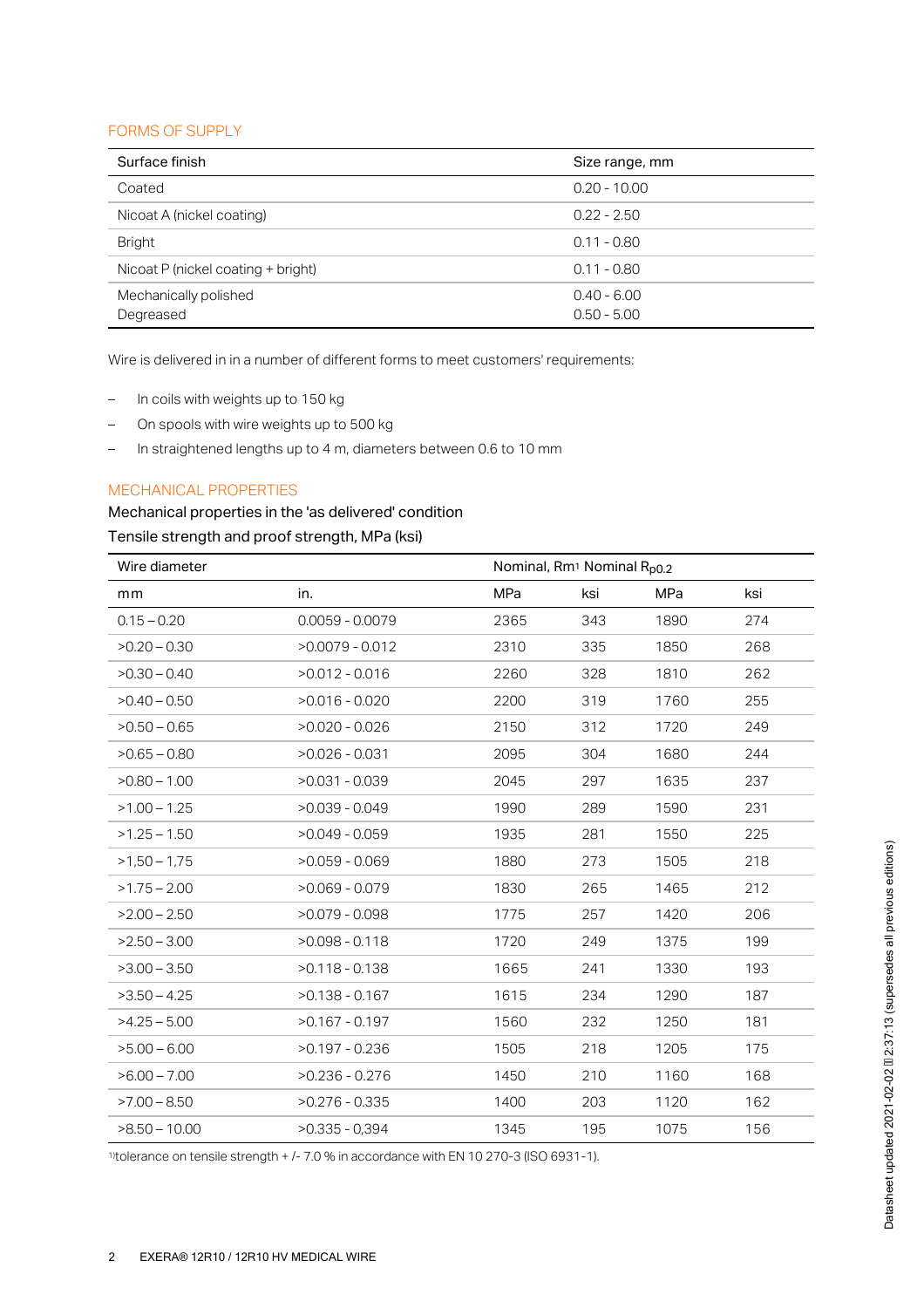Exera® 12R10 can be supplied in the annealed condition.

Tensile strength can be increased by 150–250 MPa (22 - 36 ksi) by tempering. Click on heat treatment for further information. The tensile strength variation between spools/coils within the same production lot is ±50 MPa (7 ksi) maximum.

Proof strength in the tempered condition is approx. 85% of the tempered tensile strength. Tensile strength values are guaranteed and are measured directly after production. During storage, the strength will increase slightly due to ageing. Depending on storage conditions, ageing can increase the strength by 0 - 50 MPa (0 - 7 ksi)

The strength will decrease by 3–4% per 100°C (184°F) increase in service temperature.

## Straightened lengths

After straightening, the strength is approx. 7% lower.

#### PHYSICAL PROPERTIES

Density: 7.9 g/cm<sup>3</sup>, 0.29 lb/in<sup>3</sup>

## Specific heat capacity

| 500 J/kg °C    | in the temperature range $50 - 100^{\circ}$ C |
|----------------|-----------------------------------------------|
| 0.12 Btu/lb °F | in the temperature range 120 - 210°F          |

## Thermal conductivity

| Temperature, °C | W/m °C | Temperature, °F | Btu/ft h °F |
|-----------------|--------|-----------------|-------------|
| 20              | 15     | 68              | g           |
| 100             | 16     | 210             | 9           |
| 200             | 18     | 390             | 10.5        |
| 300             | 19     | 570             | 11.5        |

### Resistivity

| Temperature, °C | $\mu\Omega$ m | Temperature, °F | μΩin. |
|-----------------|---------------|-----------------|-------|
| 20              | 0.80          | 68              | 31    |
| 100             | 0.85          | 200             | 33    |
| 200             | 0.90          | 400             | 36    |
| 300             | 0.95          | 600             | 38    |

#### Thermal expansion 1)

| Temperature, °C | per °C | Temperature, °F | per °F |
|-----------------|--------|-----------------|--------|
| $20 - 100$      | 17     | $68 - 210$      | 9.5    |
| 20 - 200        | 17.5   | 68 - 390        | 9.5    |
| 20 - 300        | 18.5   | 68 - 570        | 10.0   |

1) mean values in temperature ranges ( $\times$ 10-6)

#### Magnetic permeability, umax: about 10

## Shear modulus, MPa (ksi)